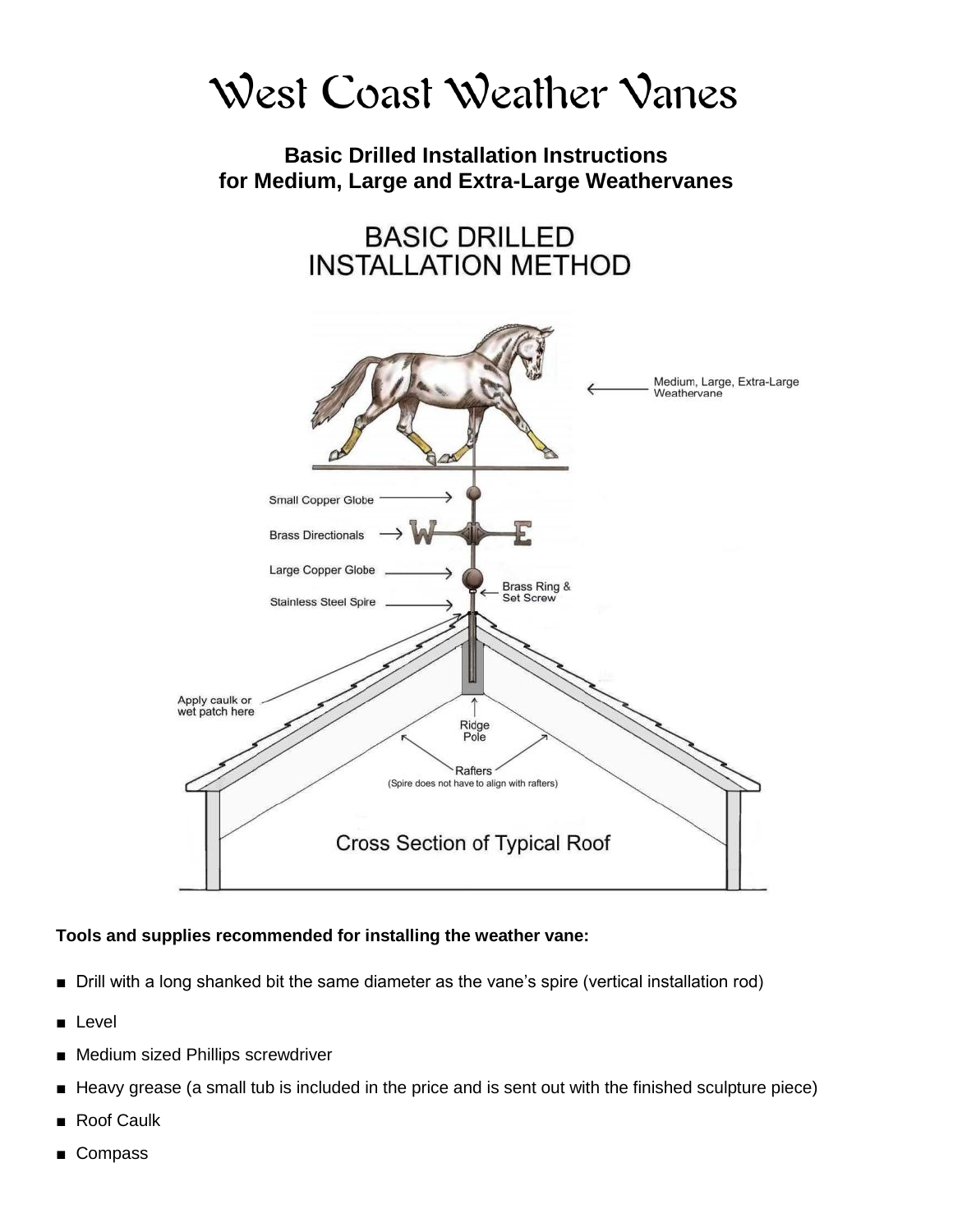#### **Instructions for installing your weathervane:**

**1.** Using your level, drill the appropriate diameter hole 7" to 8" (17.5-20 cm) down into the ridgepole. The hole size will be determined by measuring the widest diameter of your vertical installation rod (see spire photo below). The ridgepole needs to be at least a 2"x10" (5 x 20 cm). For additional support, more wood can be screwed or nailed to either side and/or underneath the ridgepole in the attic before proceeding.

If drilling through tile to reach ridgepole, first use a masonry bit that is one size larger than the spire, ie. vertical installation rod, diameter to go through tile. Then switch to the rod sized bit to go into the wood.



**Different Diameter Weathervane Spires ( Vertical Installation Rods)**

### **Stainless Steel Spires (vertical installation rods):**

West Coast Weather Vanes offers different diameter installation rods. The diameter selected depends on the following:

- the weathervane's size,
- the sculpture piece design
- the potential for high winds.

Relatively heavy sculpture pieces (3-D weather vanes, for example) may require a larger diameter installation rod than their swell bodied or silhouette style counterparts.

Finally, if the weather vane is to be installed in a high wind location, a mountain top or directly along the coast, we can upgrade the weather vane to a bigger diameter rod to help compensate for occasional increased wind load.

**2.** Insert larger end of spire (some installation rods have a beveled reducer to a smaller diameter) into drilled hole and make sure it reaches the bottom of the hole. Then confirm that it is vertical using the level. If it is not, use a nail, wooden shim, etc. to make it plumb. The spire (vertical installation rod) must be exactly vertical for your new weather vane to spin freely. (Note: the rod itself does not turn, only the sculpture piece). **NEVER TUG OR PULL ON SPIRE (vertical installation rod).**

**3.** Caulk around secured spire (vertical installation rod) to seal the hole.

**4.** Assemble ring, globes and directionals on the spire (vertical installation rod).

- Slide brass ring on spire. Allow it to slide to bottom. Do not tighten yet.  $\bullet$
- Slide on large globe. Allow it to gently slide to the bottom of the rod. Do not tighten yet.
- Gently slide on interlocked brass directionals to rest lightly on top of globe without denting. Do not tighten yet. (See photos below for correct directional assembly)



**Overhead view of interlocking directionals Up Close Detail of interlocking directionals**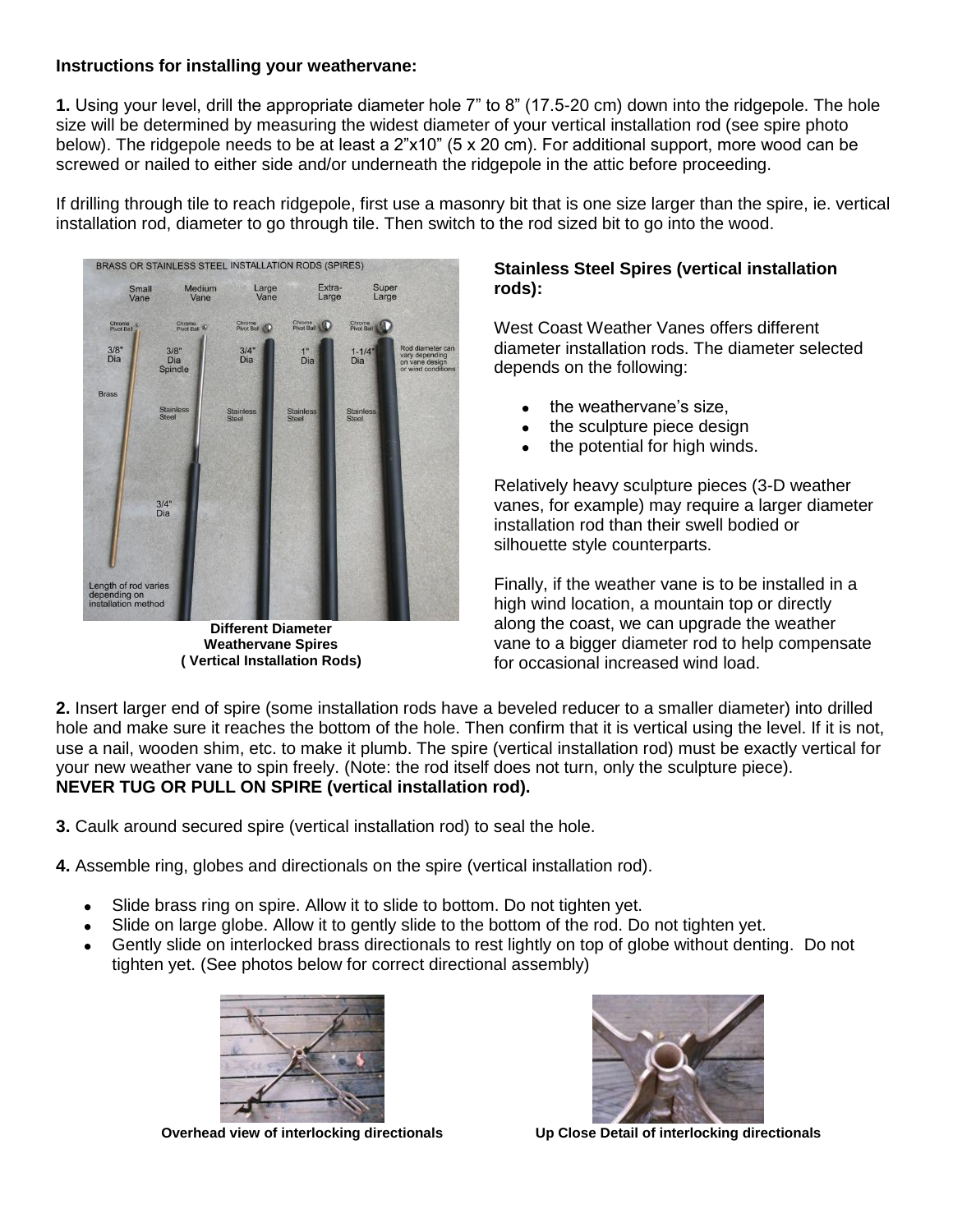- If spire/rod does **not** have a beveled reducer to a smaller rod, slide on the second brass ring and slide down to rest on directionals. Do not tighten yet. *Note: If rod is reduced in diameter at the top, disregard this step.*
- Carefully slide on the smaller copper globe. *Note: If installed rod is a smaller diameter at the top, your small copper globe will have larger and smaller diameter holes drilled into it. Position globe so larger holed end slides on first. The small hole will come to rest on the beveled section of the spire rod.*
- *Note: Some weathervane designs come with the smaller copper globe attached to the sculpture piece. If this is the case with yours, skip last two steps above.*

**5.** Coat the section of the spire (vertical installation rod) that will be covered by the vane sculpture piece with grease. (Use small tub of grease included with weathervane).

**6.** Optional Security Device Assembly: Please see additional instructions. Skip this step if your vane does not have a security device

**7.** Insert ONE steel ball into the mounting tube at the base of the weathervane sculpture piece. (The remaining steel balls are spares in case you drop the first one during the installation.) Hold your finger over the base of the tube containing the steel ball so it does not fall out and transfer the vane over the top of spire (vertical installation rod) and gently slide sculpture down into place. *Note: If your stainless steel rod is beveled and reduced from ¾" (1.9 cm) to 3/8" (.95 cm) for the top 10" (25 cm), check to see that the vane clears the beveled section of the spire. If it does not, add a second ball bearing and check again.*

**8.** Now slide harness components resting at bottom of rod (as detailed in **#4** above) up into place and tighten with a screwdriver. See image below for suggested vertical positioning. Use your compass to orient the brass directional letter N to true north. (Depending on how accurate you want your Directionals to be, please see our [Magnetic Declination](https://docs.google.com/document/d/1TRj8aey_fZf0VIEQcozdIMr0A0O1hB3DT4UL1RYOTpU/edit) [webpage](https://docs.google.com/document/d/1TRj8aey_fZf0VIEQcozdIMr0A0O1hB3DT4UL1RYOTpU/edit) for details on how to precisely orient the directional letters.)



**Correct Harness Assembly** Directionals are correctly interlocked and spaced

**Incorrect Harness Assembly** Directionals are **not** correctly interlocked and spaced



# **Some Variations on the Basic Drilled Installation Method**

**Basic Drilled Installation Method - Variation #1** The photo above was sent to us by a customer. I've included it here to show an interesting solution to a fairly common problem. His ridge pole was a 2"x4" (5x10 cm) which made drilling down the recommended 7 to 8 inches (17.5 to 20 cm) impossible. He cut away a 4" (10 cm) section of his 2x4 and installed a 4x4 (10x10 cm) vertically in its place. He then drilled down into the 4x4 to get a strong connection for his spire (installation rod)



#### **Basic Drilled Installation Method #2**

This is a large cupola with a vaulted ceiling. The vertical center post extends down into the open space below the vault. If you have a minimum 4"x4"x8" (10x10x20 cm) center block supported by rafters, it is an ideal setup for the Basic Drilled Installation Method.